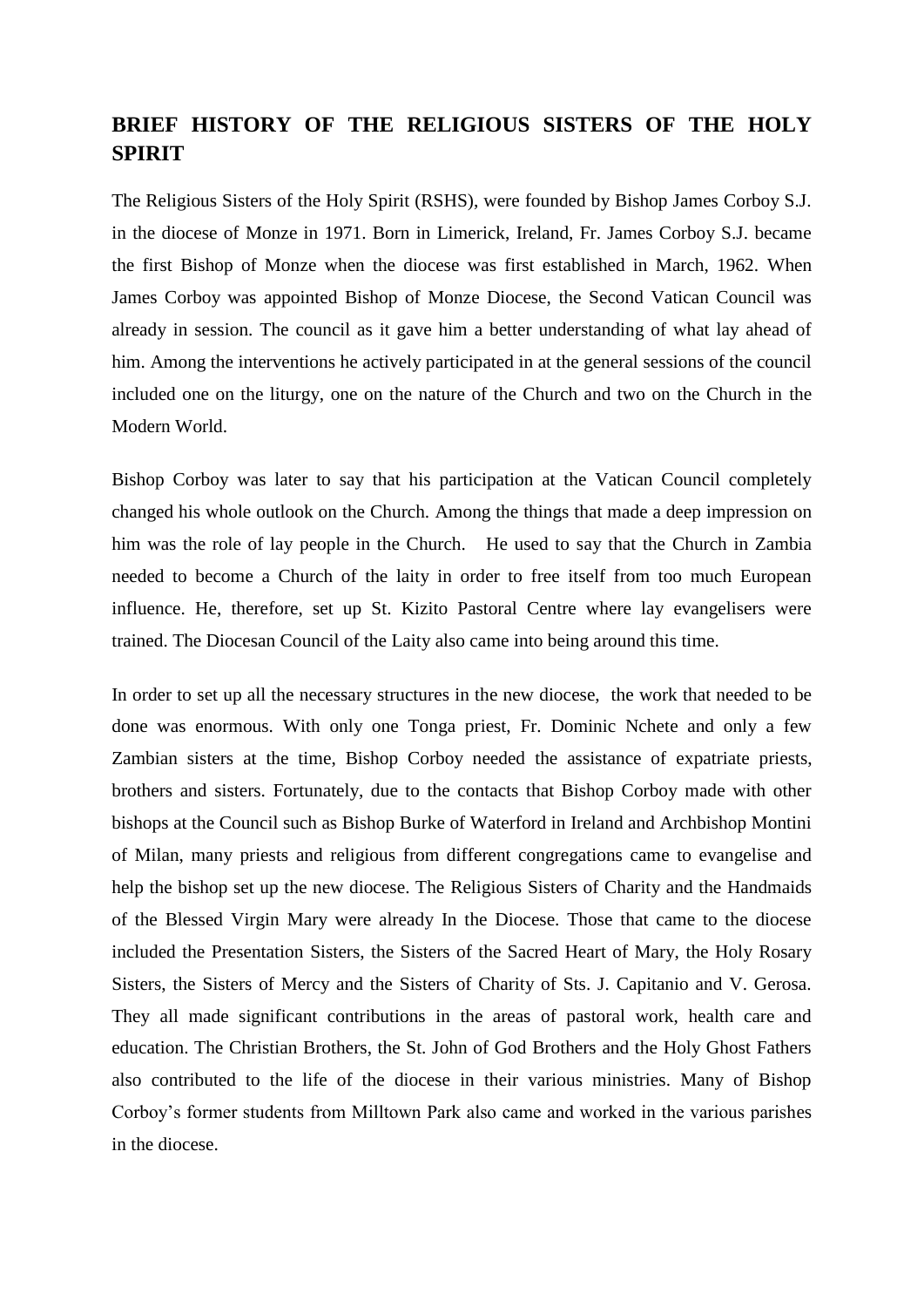It was within this atmosphere of change and renewal that the idea of establishing a local congregation of sisters was born. Bishop Corboy began making consultations with priests and religious who were working in the diocese at the time. When asked about the exact date he got the inspiration to found the congregation, Bishop Corboy had this to say:

I don't recall now clearly all the events of these past years, but I do remember calling a meeting of priests and sisters to decide whether we should start a new congregation for the sisters or encourage our girls to join the existing congregations. We decided to start a new congregation and set up a committee of priests and religious to begin the plan.

This newly founded congregation of sisters was formed by an already established congregation, the Religious Sisters of the Sacred Heart of Mary (RSHM). The RSHM sisters continued their work of formation and offering leadership to the congregation until 1995, when the Sisters of the Holy Spirit became autonomous.

The Religious Sisters of the Holy Spirit have since inception been involved in teaching, pastoral work, medical work and formation among their own people. Special emphasis in their ministries has been on uplifting the livelihood of the poor especially women and children.

Over the past fifty years, the Religious Sisters of the Holy Spirit have been an integral part of the Diocese of Monze. The main aim of the congregation is to continue Christ's mission to the world, through the sisters' dedication, and openness to the personal action of the Holy Spirit. This is done through their various ministries in service to the people in various parts of the diocese.

The first community of the Religious Sisters of the Holy Spirit was established in Chivuna in 1978. This was followed by the establishment of the second house in Mukasa in Choma in 1984 and Mazabuka in 1989. Due to a shortage of personnel, the Mazabuka house was closed in 1995 when the congregation opened a house in Monze and took over the management of Monze Mission Hospital. At present, the sisters are spread across ten communities in eight different parishes in the diocese of Monze.

## **TIME CHART**

*It is with Christ that we journey and we walk placing our steps in his footprints. He is our Guide, the Burning Flame which lights our paths. (St. Cyprian of Carthage)*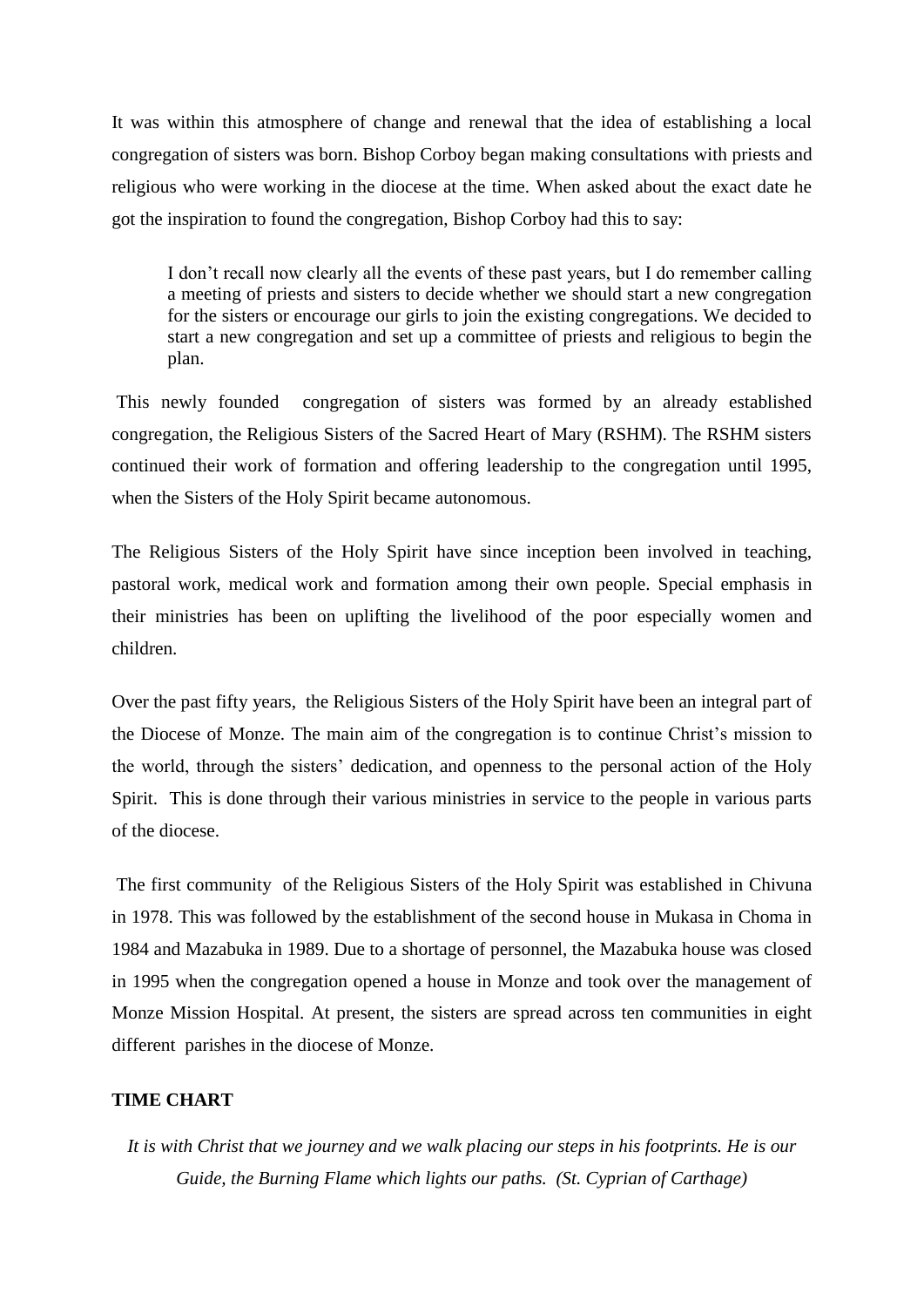1962 March 21<sup>st</sup> – Monze Diocese created and James Corboy designated as first bishop. June  $24<sup>th</sup>$  – James Corboy consecrated as bishop.

- 1971 Congregation of the Sisters of the Holy Spirit founded by bishop James Corboy.
	- First postulants Romana Maumbu and Rosemary Mudaala enter the congregation.
	- Sr. Catherine Dunne becomes the first Novice Mistress.
- 1972 Marcellina Haazele and Christetta Kaduku enter as postulants.
- 1973 1<sup>st</sup> profession, Romana Maumbu and Rosemary Mudaala.
- 1974 Evan Kachakwale and Christine Mwanza enter the congregation.
	- $\bullet$  June 3<sup>rd</sup> Christetta Kaduku dies tragically in a road accident.
	- Romana Maumbu leaves the congregation.
- 1975 Christetta Kapapa and Anna Haakaloba enter the congregation as postulants.
- 1978 August, Chivuna community opened.
	- September  $9<sup>th</sup>$  new chapel at the novitiate is blessed by Bishop Corboy.
- 1981 February  $21^{st}$  -10th anniversary celebration of the foundation of the congregation.
	- $\bullet$  June  $6<sup>th</sup>$  Sr. Catherine Dunne leaves Zambia and Sr. Pierre takes on the responsibility of being the novice mistress.
- 1984 May  $11^{th}$  Sr. Christine Mwanza named as first superior of Chivuna community.
	- September  $6<sup>th</sup>$  new community opened in Mukasa, Choma.
- 1985 Rosemary Mudaala leaves the congregation
- 1989 Shalom and Mazabuka communities opened.
- 1992 Bishop James Corboy retires as bishop of Monze and succeeded by Bishop Paul Lungu.
- 1994 Sr. Christine Mwanza elected as first Holy Spirit Superior General.
	- Sr. Anna Haakaloba appointed as first Holy Spirit novice mistress.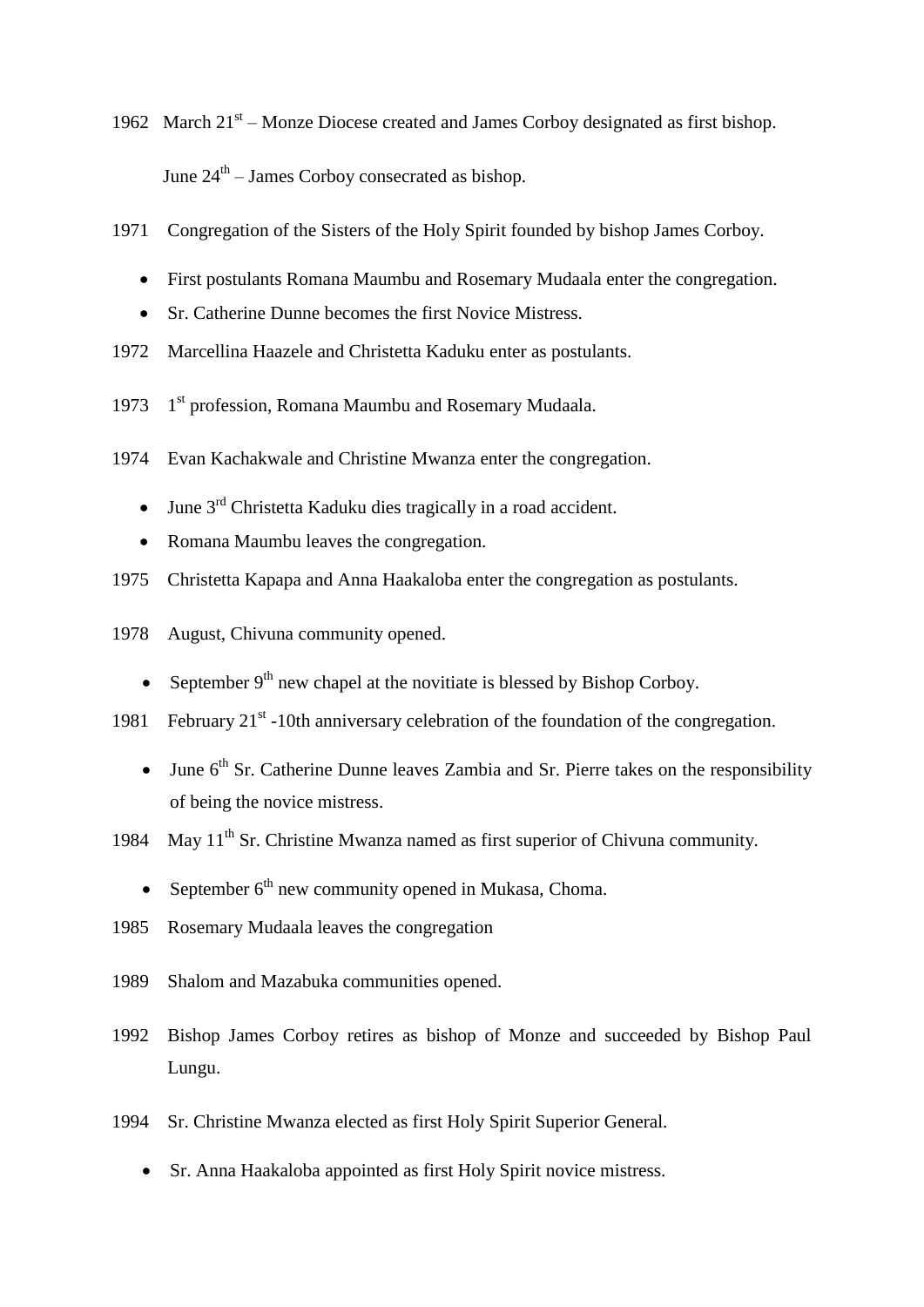1995 Mazabuka community closed and Monze community opened.

- RSHS take over Monze Hospital from the Holy Rosary Sisters as new managing agency.
- Postulancy moved from Trinity House to Monze.
- Sr. Sheila Morgan, the last RSHM Superior General of the Holy Spirit Sisters leaves Zambia.
- 1996 April  $30<sup>th</sup>$  Bishop Corboy returns to Ireland due to ill health.
	- $\bullet$  24<sup>th</sup> August Silver Jubilee of the congregation.
	- Postulancy moved to Choma.
- 1997 Dec.  $29<sup>th</sup>$  Mazabuka community re-opened.
- 2001 May-1<sup>st</sup> session of the second General Chapter of the congregation.
	- Sr. Evan Kachakwale elected as Superior General.
- 2002 May- $2<sup>nd</sup>$  session of the Chapter.
	- Sr. Beatrice Malambo elected as assistant Superior General.
- 2004 Lumen community opened.
	- $\bullet$  24<sup>th</sup> November Bishop Corboy dies in Ireland.
- 2005 August  $7<sup>th</sup>$  Bishop Corbov's remains brought back to Zambia.
	- August the  $9<sup>th</sup>$  second burial of Bishop James Corboy at the Cathedral of the Sacred Heart in Monze.
	- August 28<sup>th</sup> Monze Diocese Centenary celebrations, in Chikuni.
- 2006 June  $29<sup>th</sup> Chilalantambo community opened.$
- 2007 December- Sr. Mariana Bbalo elected as Superior General at the  $3<sup>rd</sup>$  General Chapter.
- 2011 29<sup>th</sup> October- 40<sup>th</sup> anniversary celebration of the founding of the congregation
- 2012  $6<sup>th</sup>$  February- James Corboy School opened in Mazabuka
- 2013 13<sup>th</sup> May- Formal approval of the congregation of the Religious Sisters of the Holy Spirit
	- $\bullet$  27<sup>th</sup> July- Thanksgiving mass of the Canonical Erection of the congregation